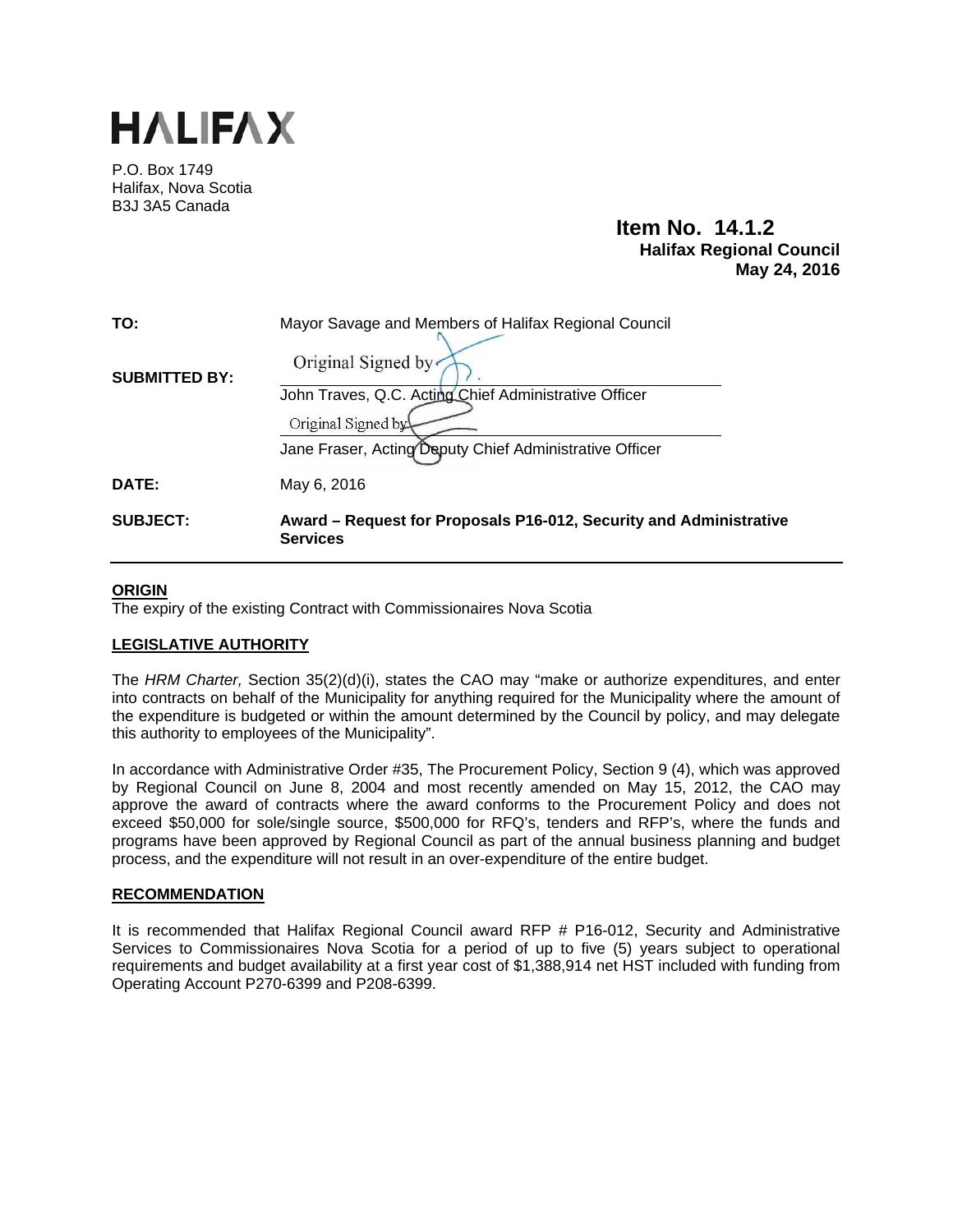# **BACKGROUND**

Halifax Regional Police (HRP) have historically filled a number of non-staff roles via an external provider. This scope of work includes the provision of the resources on an ongoing 24/7/365 contract basis:

Crossing Guard Supervisor (s) CPIC Transcription Court Court Administration Clerk Court Disclosure Clerk Mail Delivery Clerk Site Supervisor Stores Clerk Summons Service Officer Backcheck Data Entry Clerk Front Desk Security/Report Taker

Due to the sensitivity of the roles and the constraints related to confidentiality and security, all of the resources who provide the roles must be Nova Scotia Special Constables as recognized by the Special Constables act.

### **DISCUSSION**

Request for Proposals P16-012, Security and Administrative Services was publicly advertised on the Nova Scotia Public Tenders Portal on January 27, 2016 and closed on February 16, 2016. Two Proposals were received as follows:

Commissionaires Nova Scotia Independent Security Services (ISSA)

Proposals were evaluated by a team from Halifax Regional Police and facilitated by Procurement per the criteria in Appendix A of the RFP.

The RFP was evaluated using a two-envelope process. Envelope one was the technical component of the RFP. Envelope two consisted of the annual cost based on the proponent's 2016 wage model which was itemized for clarity. Only those proponents that received 75 percent or better on the Technical Submission from Envelope one had their cost envelopes opened and evaluated. The proposal from ISSA did not meet the minimum score requirement and their cost proposal will remain unopened.

The proposal from Commissionaires Nova Scotia met or exceeded all of the requirements of the RFP evaluation.

Commissionaires Nova Scotia is the incumbent service provider and their proposal indicates a high level of understanding of HRP needs and proposes some enhancements to the service they currently provide such as the ability to perform Threat Risk Assessments (TRA's), Drug Testing, assistance in Workplace Investigations, and the capability to provide "surge" staff for emergency situations. Their other similar experience includes long-term Contracts at Halifax Harbour Bridges (HBB), Police Departments in Amherst, Truro and Stellarton, and RCMP detachment cell locations.

# **FINANCIAL IMPLICATIONS**

Based on the Commissionaires first year cost of \$1,331,831 plus net HST of \$57,083 for a total of \$1,388,914. The costs associated with this contract can be accommodated within the approved 2016/17

Halifax Regional Police operating budget in P270-6399 and P208-6399. Budget availability has been confirmed by Finance.